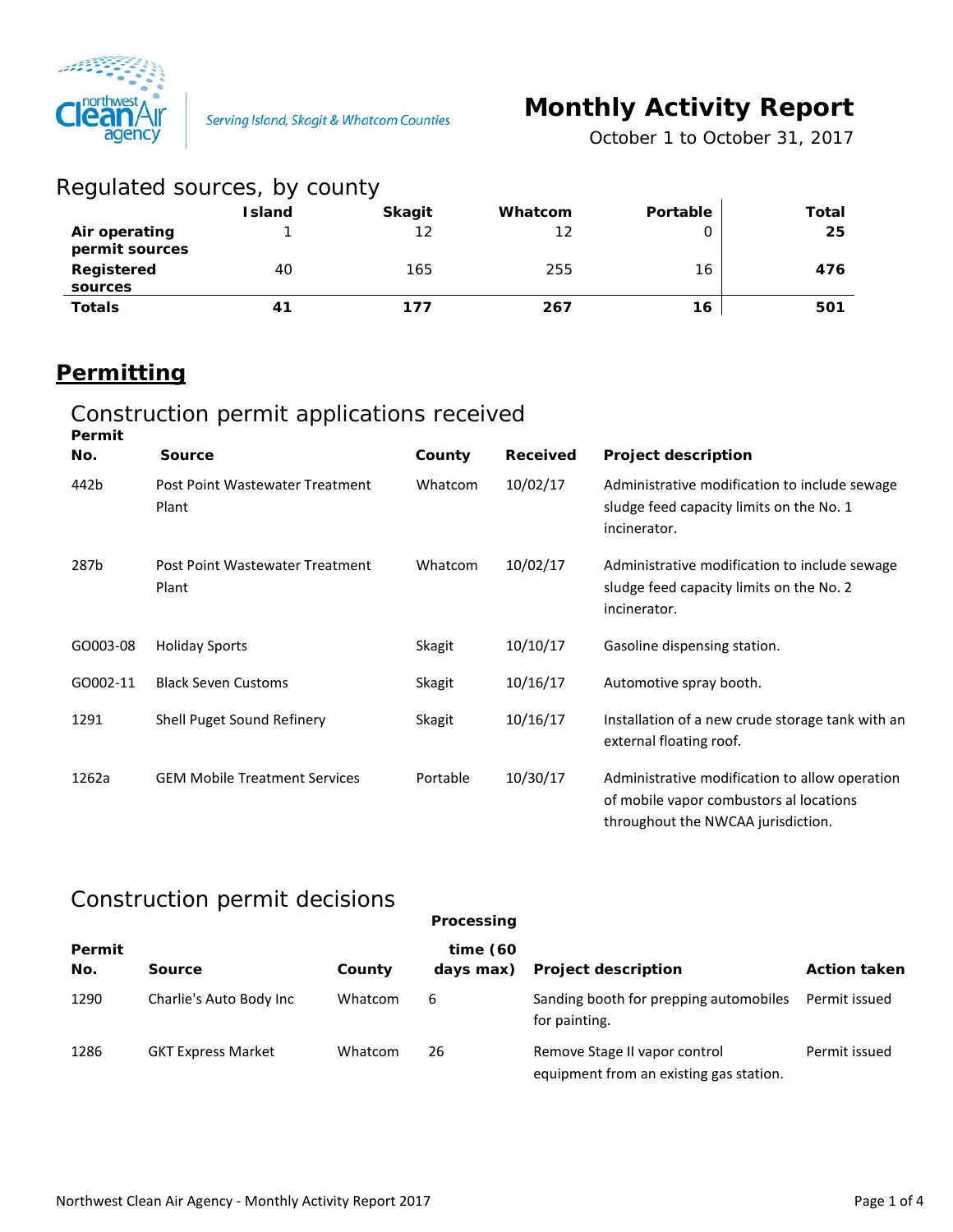## **Enforcement**

## Alleged violations

| Case<br>No. | <b>S</b> sue<br>Date | Source                      | County  | Alleged violation description                                                                                                                        |
|-------------|----------------------|-----------------------------|---------|------------------------------------------------------------------------------------------------------------------------------------------------------|
| 4256        | 10/09/17             | Venoil LLC                  | Skagit  | Failure to conduct initial boiler tune-up on existing oil-fired boiler and<br>failure to submit tune-up report as required by 40 CFR 63, Subpart 6J. |
| 4257        | 10/10/17             | Mackenzie J<br>Carter       | Whatcom | Illegal outdoor burning including household garbage, plastic, and metal.                                                                             |
| 4260        | 10/26/17             | Rogelio & Angela<br>Ramirez | Whatcom | Illegal outdoor burning, including a hot tub.                                                                                                        |
| 4261        | 10/30/17             | Parkway Shell               | Whatcom | Failure to pay annual registration fee for 2017.                                                                                                     |
| 4262        | 10/30/17             | Viktoriya V. Plisko         | Skagit  | Failure to notify, no asbestos survey, no asbestos abatement prior to<br>demolition of a 1966 manufactured home.                                     |

#### Penalties issued

| Case<br>No. | Source                     | County  | Amount   | Conditionally<br>reduced or<br>suspended $1$ to | Alleged violation description                                         |
|-------------|----------------------------|---------|----------|-------------------------------------------------|-----------------------------------------------------------------------|
| 4244        | Van Dyk's<br>Holsteins LLC | Whatcom | \$14.311 | \$14.311                                        | Failure to perform required engine performance<br>testing.            |
| 4251        | Patrick J. Dodd            | Whatcom | \$2,036  | \$1.536                                         | Illegal outdoor burning.                                              |
| 4252        | Alvaro Vicente<br>Ortiz    | Whatcom | \$750    | \$750                                           | Illegal outdoor burning.                                              |
| 4254        | Chemtrade<br>Solutions LLC | Skagit  | \$2,000  | \$2,000                                         | Excess sulfuric acid mist emissions from the sulfur<br>recovery unit. |

## Industry reports of process upsets with potential excess emissions

| Date     | <b>Source</b>                                      | County |
|----------|----------------------------------------------------|--------|
| 10/03/17 | Sierra Pacific Industries - Skagit Lumber Facility | Skagit |
| 10/10/17 | Tesoro Refining & Marketing Company LLC            | Skagit |
| 10/26/17 | Tesoro Refining & Marketing Company LLC            | Skagit |
| 10/27/17 | Tesoro Refining & Marketing Company LLC            | Skagit |

 $\overline{a}$ 

<span id="page-1-0"></span><sup>&</sup>lt;sup>1</sup> In some cases, NWCAA offers air pollution sources the opportunity to reduce their penalty by agreeing to specific actions that go beyond compliance requirements. Alternatively, a portion of a penalty may be suspended, holding the remainder of the penalty due if the violation is repeated within 5 years.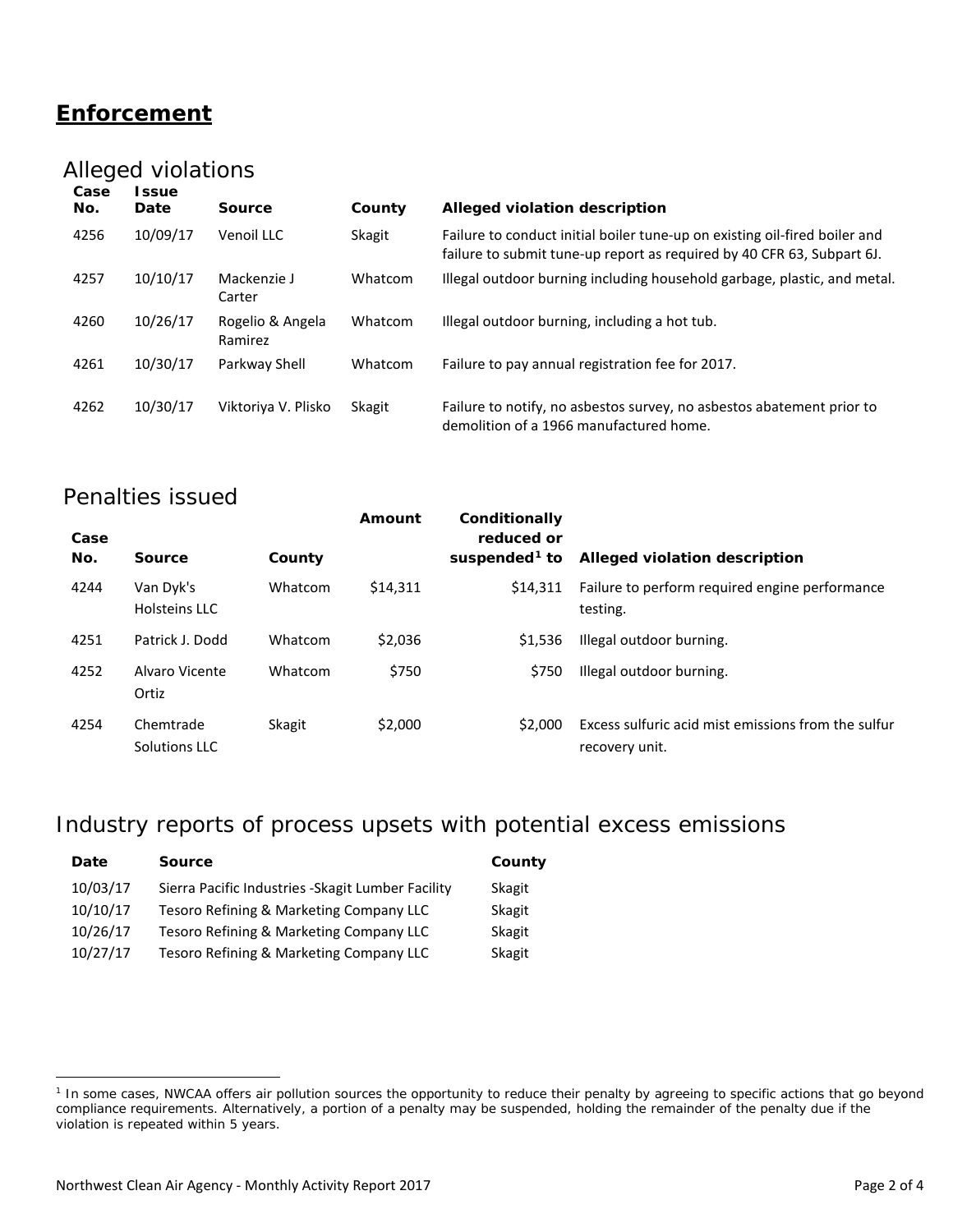# Complaint summary

| Asbestos                              | 1  |
|---------------------------------------|----|
| Marijuana                             | 9  |
| Odor                                  | 12 |
| Other                                 | 2  |
| <b>Outdoor Burning</b>                | 9  |
| Woodstove                             | 9  |
| <b>TOTAL:</b> (unique for the period) | 42 |